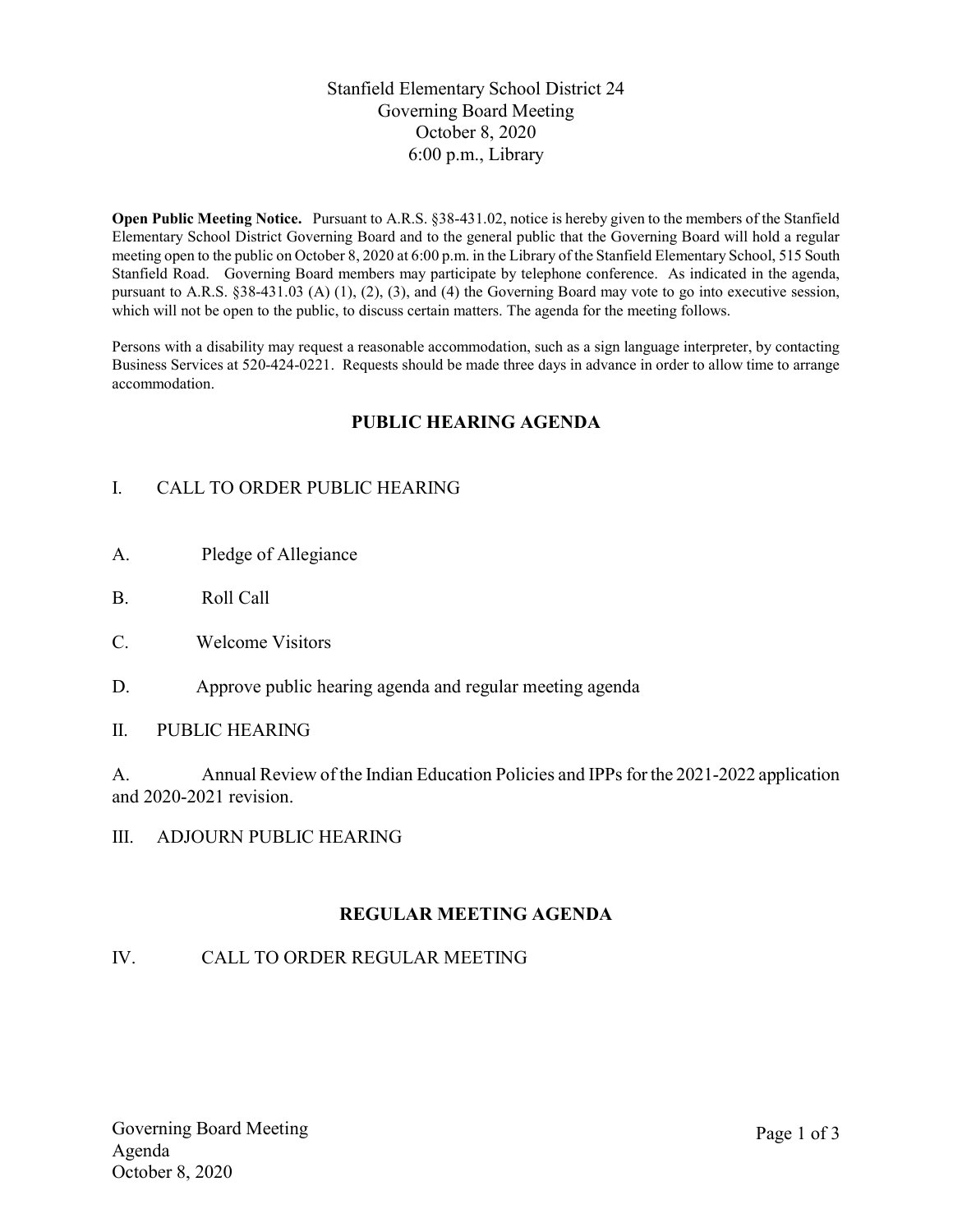### III. CALL TO THE PUBLIC

No calls to the public at this time due to COVID-19.

### V. APPROVAL OF MINUTES

Approve the September 10, 2020 regular governing board meeting minutes.

### VI. REPORTS

- A. Superintendent's Report
	- 1. Reopening Update
	- 2. Audit Visit in October

### B. September Public Funds Expenditure Reports (Pages 1-4)

- C. September Student Activities Report (Page 5)
- D. Principal's Report (Page 6-7)
- E. Operations Support Services Reports (Pages 8-9)
	- 1. Operations
	- 2. Transportation
	- 3. Technology

#### VIII. NEW BUSINESS ACTION ITEMS – BUSINESS

#### A. Ratify approval of payroll vouchers

- 1. PV6 \$125,695.42
- 2. PV7 \$127,967.27
- B. Ratify approval of expense vouchers
	- 1. EV2109 \$36,489.96
	- 2. EV2010 \$22,846.05
	- 3. EV2011 \$35,400.45
	- 4. EV2012 \$13,032.56
	- 5. EV2013 \$26,020.25
- C. Approve revised 2020-2021 Indian Education Policies (Pages 10-21)
- D. Ratify approval on Memorandum of Understanding between The Arizona Youth Partnership and Stanfield Elementary School District for the Title V State Sexual Risk Accordance Education Program from October 1, 2020- Sept 30, 2021. (Page 22)
- E. Approve the 2019-20 Annual Financial Report (Front Pocket)